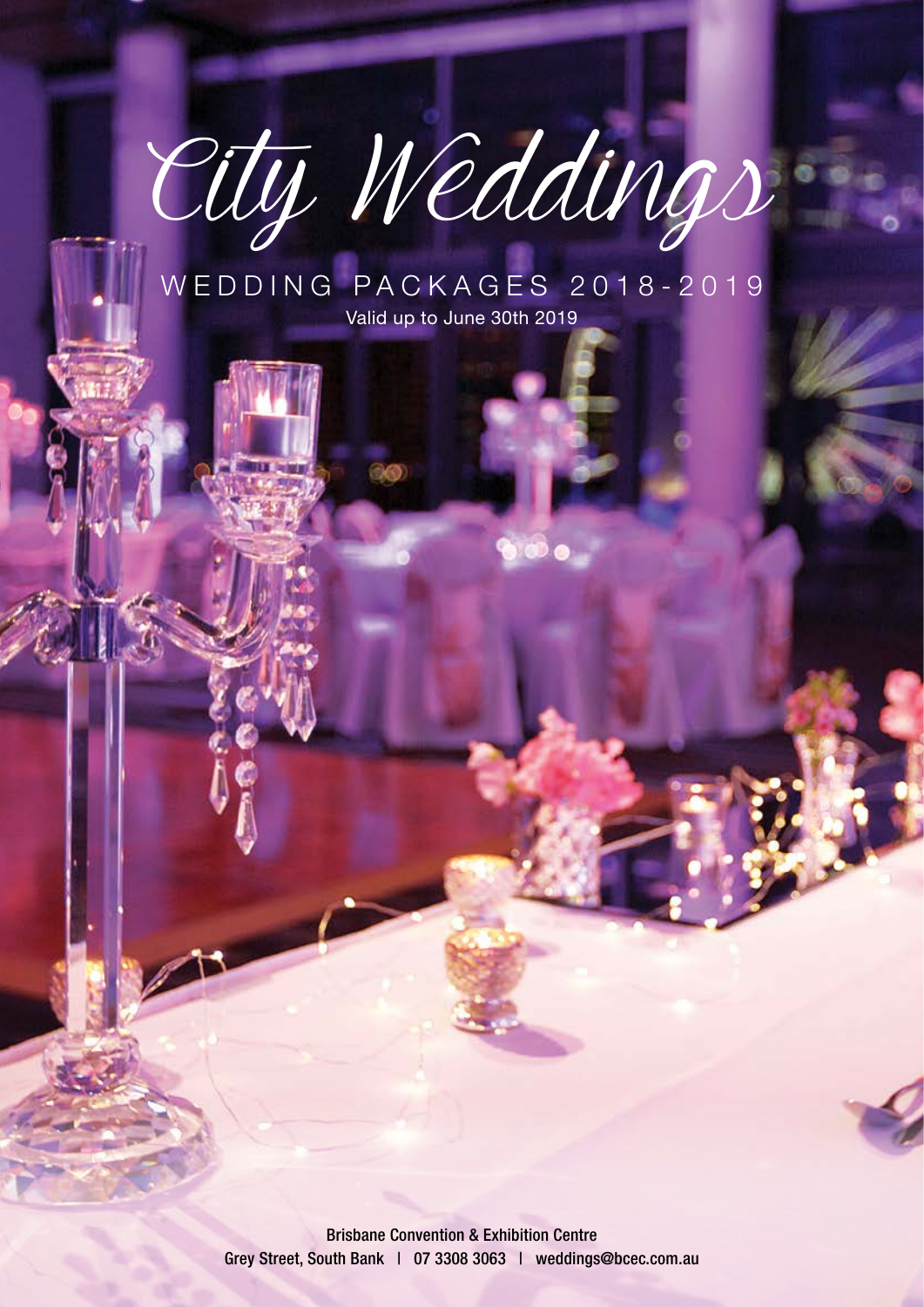## Sky Room & Terrace and Boulevard Room

We are committed to making your special day a magical occasion.

Against a backdrop of glimmering city lights, in the heartland of the riverside arts and entertainment destination of South Bank, our venue personifies modern romance taking your wedding to the next level.

Our award winning chefs and professional events team have created a portfolio of wedding packages to help you plan your day with ease and perfection.

Our selection of wedding packages are designed for all tastes, combining the very best of our award winning catering, flexible beverage options and finishing touches. We even include a number of extras at no additional cost as we believe it's the little things that make the difference on the day.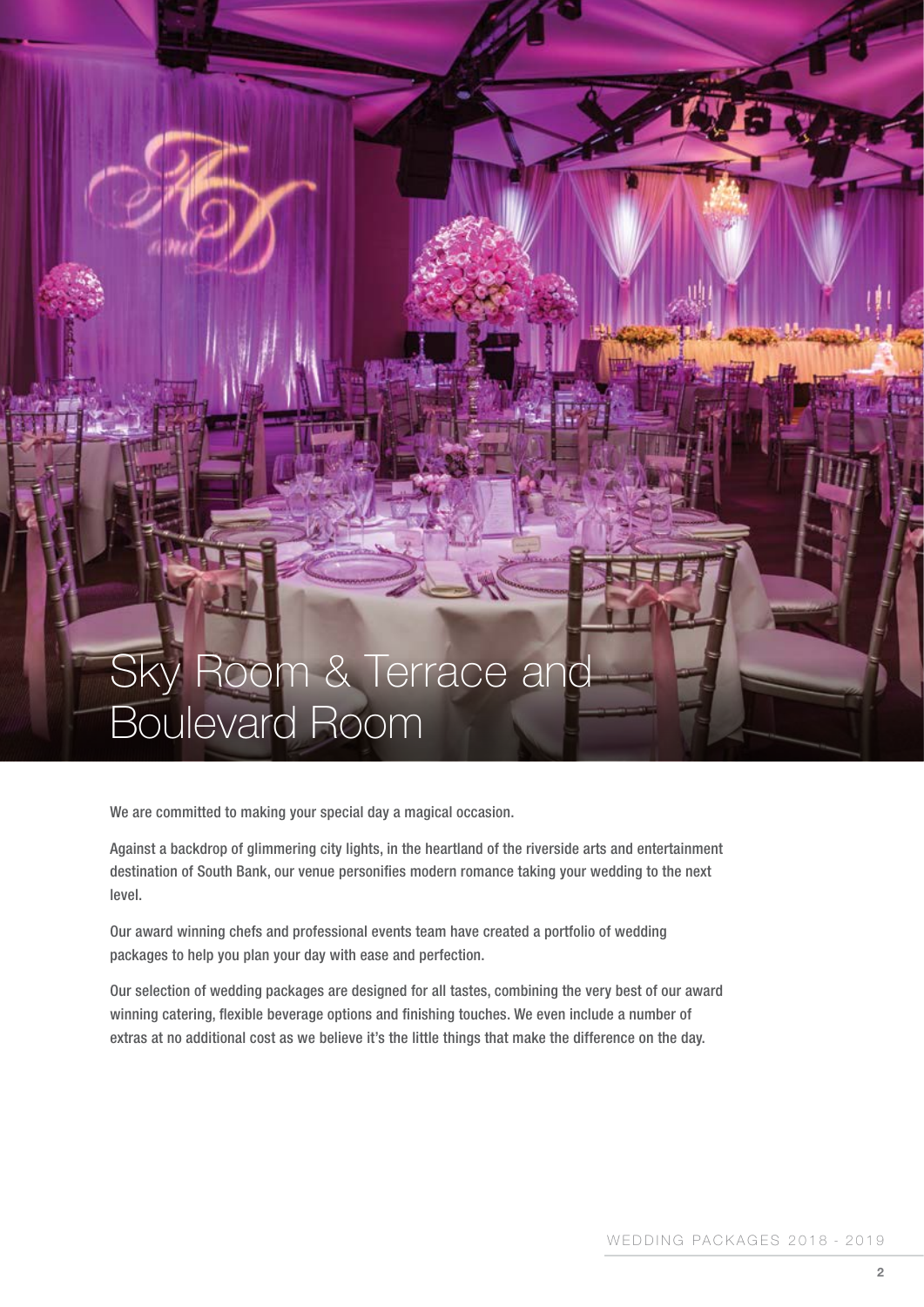

All wedding packages are based on a minimum of 80 guests for the Sky Room and 150 guests for the Boulevard Room and contain the standard inclusions below. Choose your menu options on the following pages.

- One night's accommodation for the Bride and Groom in a Suite at Rydges Hotel South Bank
- 6 hour room hire including exclusive use of private terrace from 6pm to midnight
- Private room for the Bride and Groom to relax and freshen up on arrival (subject to availability)
- Bridal table styling and your choice of table centrepiece for sit down menus
- Fabric chair covers and sashes in your choice of colours for sit down menus
- Personalised table menus and guest place cards for sit down menus
- Framed table numbers available in black, white, gold or silver for sit down menus
- Large format seating plan in decorative frame for sit down menus
- Buffet and cocktail table styling for cocktail menu
- Event Planning Manager and Audio Visual Project Manager to organise the details
- Floor Coordinator on the day to ensure the details become reality
- Menu tasting for up to 4 people with your Event Planning Manager for sit down menus
- Set up of room
- Dance floor
- Cocktail tables, ottomans and terrace furniture for pre function drinks
- White linen for all tables
- White skirting for bridal, cake and gift tables
- Cake knife
- Themed lighting for the room, terrace and dance floor
- Stage, lectern and microphone
- Personalised digital signage
- Connectivity for ipod for your background music
- Two complimentary BCEC car park passes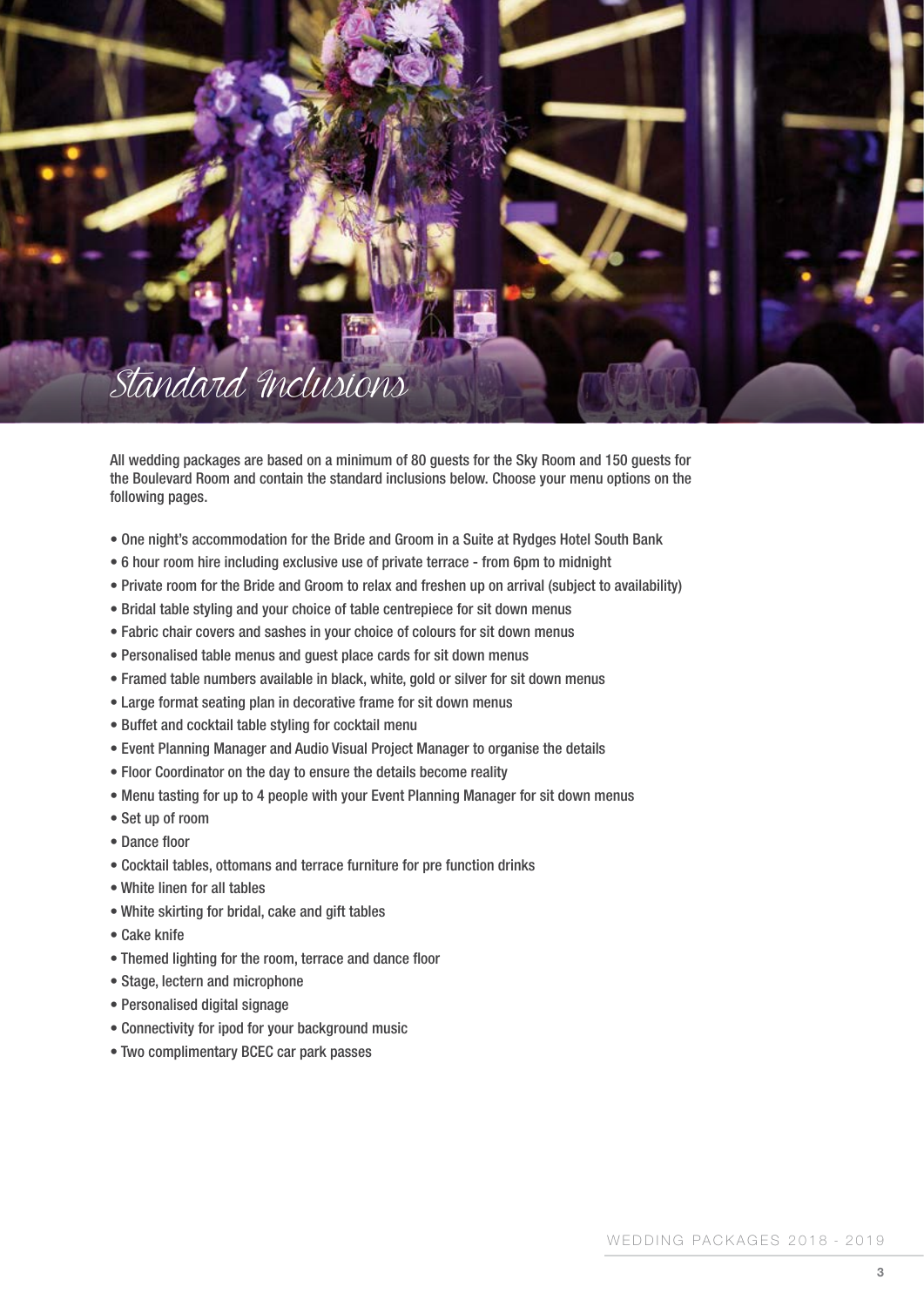

#### TWO COURSE SIT DOWN

#### **Sky Room - \$170.00 per person Boulevard Room - \$171.00 per person**

- Chef's selection of cold canapés (3 pieces per person) served on the terrace for guest's arrival
- Entree and main course (choice of 2 for each course served as alternate drop)
- Your wedding cake plated and served as dessert with accompaniments
- Freshly brewed coffee and a selection of teas served to the table. Petit fours with the Bride and Groom's initials monogramed in chocolate
- 5 hour Gold Beverage Package including sparkling, white and red wines, beer, soft drink and orange juice

#### THREE COURSE SIT DOWN

#### **Sky Room - \$174.00 per person Boulevard Room - \$175.00 per person**

- Chef's selection of cold canapés (3 pieces per person) served on the terrace for guest's arrival
- Entree, main course and dessert (choice of 2 for each course served as alternate drop)
- Your wedding cake served on platters for each table after dessert
- Freshly brewed coffee and a selection of teas served to the table. Petit fours with the Bride and Groom's initials monogramed in chocolate
- 5 hour Gold Beverage Package including sparkling, white and red wines, beer, soft drink and orange juice

#### STAND UP COCKTAIL GRAZING STATIONS

#### **Sky Room - \$169.00 per person Boulevard Room - \$170.00 per person**

- Selection of canapés beautifully displayed on glass tables as a central room feature. Includes a variety of seafood, meat and vegetarian options
- Hot food stations served on the terrace
- Cheese station including a selection of Australian cheeses and sun ripened fruits
- Dessert station including cake pops with Bride and Groom's initials monogrammed in chocolate and your wedding cake served on platters
- Freshly brewed coffee and a selection of teas served from a station
- 5 hour Gold Beverage Package including sparkling, white and red wines, beer, soft drink and orange juice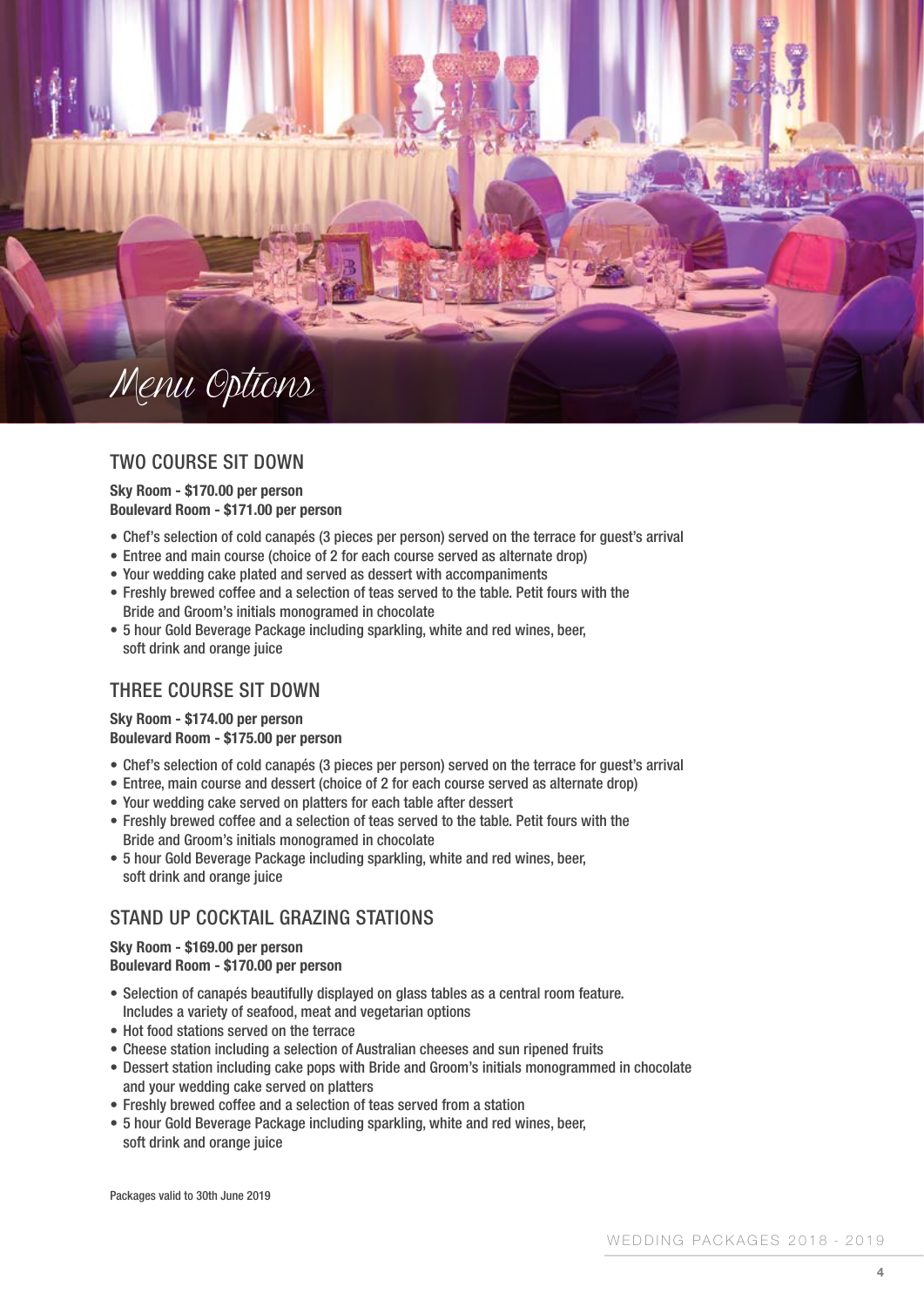

#### ENTRÉE

*Choose 2 items to be served as alternate drop*

#### **Cold Entrée**

Salad of Peking duck breast, caramelised sweet potato, water chestnuts, lychees, mandarins, sesame seeds **gf** Jamón ibérico, rockmelon, buffalo mozzarella, charred asparagus, fig vincotta **gf** Beef tenderloin, spiced pear, goat's cheese, toasted pine nuts, balsamic reduction **gf** Spiced prawn salad, asparagus, roasted almond, citrus and chilli salsa, star anise and mango chutney **gf**

#### **Hot Entrée**

Twice cooked salmon, horseradish crème fraiche, roast dill potatoes, cucumber ribbons, radish salad **gf** Seared scallops, crisp prosciutto, wakame and cucumber salad, daikon radish, mirin dressing **gf** Caramelised pork belly, green apple puree, Asian salad, star anise glaze **gf** Pan seared potato gnocchi, chorizo crumbs, baby spinach leaves, truffle cream sauce

#### MAIN

#### *Choose 2 items to be served as alternate drop*

Slow roasted lamb rack, fondue of tomato, grilled white polenta, truffle oil, basil pesto Pan seared snapper, crab cannelloni, buttered leeks, pork crackle, lobster bisque Roasted pork belly, puree of parsnip, pear, crisp potato fondant, apple crumble, peas and carrots Fillet of beef, truffled gnocchi, peas, leeks and bacon, Moroccan spiced pumpkin puree, red wine jus Pan seared salmon, celeriac puree, baby spinach, seeded mustard beurre blanc **gf** Confit of duck, leek and triple mushroom risotto cake, beetroot and pear chutney, sweet fig jus **gf** Roasted chicken breast, grilled polenta, slow roasted capsicum, olives, rosemary glaze Sticky Asian beef short rib, coconut rice cake, stir fry vegetables, hoisin dressing **gf**

#### DESSERT

#### *Choose 2 items to be served as alternate drop*

Tiramisu profiteroles, Kalhua syrup, sponge finger feuilletine crumble Textures of chocolate: chocolate crème pot, white chocolate mousse, chocolate malt ice cream, white chocolate crumble Vanilla bean bavarian cream, raspberry beetroot jelly, chocolate chunk crumb Salted caramel mousse, cinnamon streusel, chocolate glaze, rice milk veil, raspberry fluid gel Green apple royal, calvados jelly, compressed apple, ginger beer foam, liquorice soil Mango chilli sorbet, white chocolate raspberry snow, coconut dacquoise, saffron and chilli pineapple, black sesame crisp Trio of desserts: Eton's mess, lemon posset, peach melba Warm chocolate fondant, melted marshmallow, macadamia nut ice cream

Coffee, tea and petit fours

*Please note many of our dishes may contain allergens. Advise your Event Planning Manager of your guests' food allergies or intolerances.*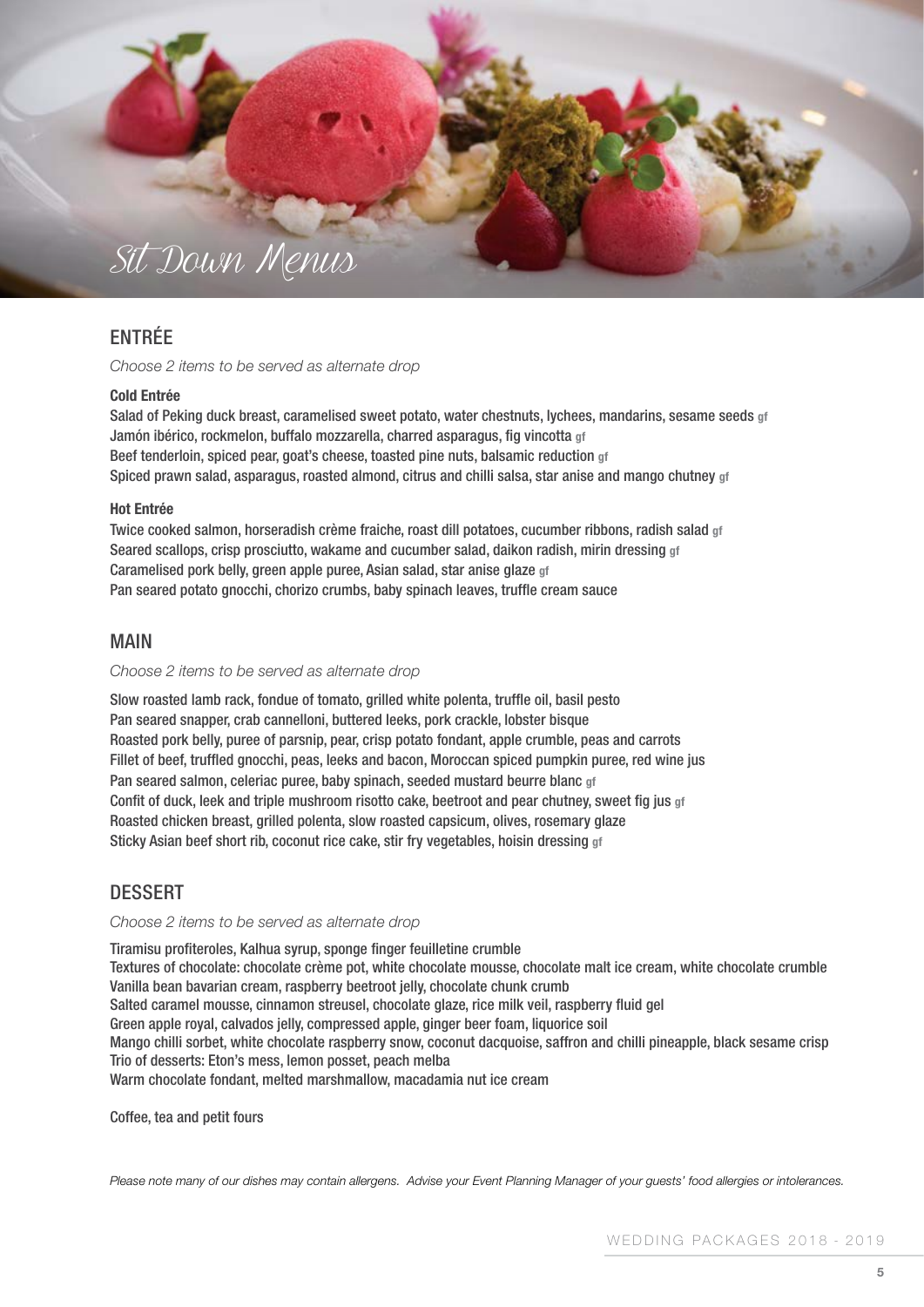

Cold canapés served on glass buffets consisting of:

#### **Seafood**

Salmon parcels, spanner crab, citrus mayonnaise **gf** Seared scallop, caviar aioli, chervil **gf** Lobster cocktail, bloody mary crème fraîche **gf** Spice crusted tuna, avocado, grapefruit salsa **gf**

#### **Poultry/Meat**

Chilli spiced duck breast, beetroot remoulade **gf** Orange brushed beef fillet, apple salad **gf** Jamón crostini, rocket pesto Smoked lamb loin, vodka rhubarb compote **gf**

#### **Vegetarian**

Mini beetroot macaroon, creamed goat's cheese **(v) gf** Brie, plum jam, pecan crumble **(v)** Caramelised fig, goat's curd, aged balsamic **(v) gf** Toasted baby corn, chilli pumpkin puree, tomato salsa **(v) gf**

#### **Dessert**

Cake pops **(v)** Chocolate truffle brownie **(v)** Salted caramel mousse verrine **(v)** Fresh fruit tartlets **(v)**

#### GRAZING STATIONS

#### **Carvery (hot)**

Roast rib fillet of beef, horseradish cream **gf** Glazed leg of ham, seeded mustard **gf** Crusty bread and accompaniments

#### **Seafood Station (hot)**

Beer battered cod Salt and pepper calamari Tempura prawns Potato wedges **gf** Lemon wedges and tartare sauce

#### **Cheese Station**

Selection of Australian cheeses and sun ripened fruits

Coffee and Tea Station

*Please note many of our dishes may contain allergens. Advise your Event Planning Manager of your guests' food allergies or intolerances.*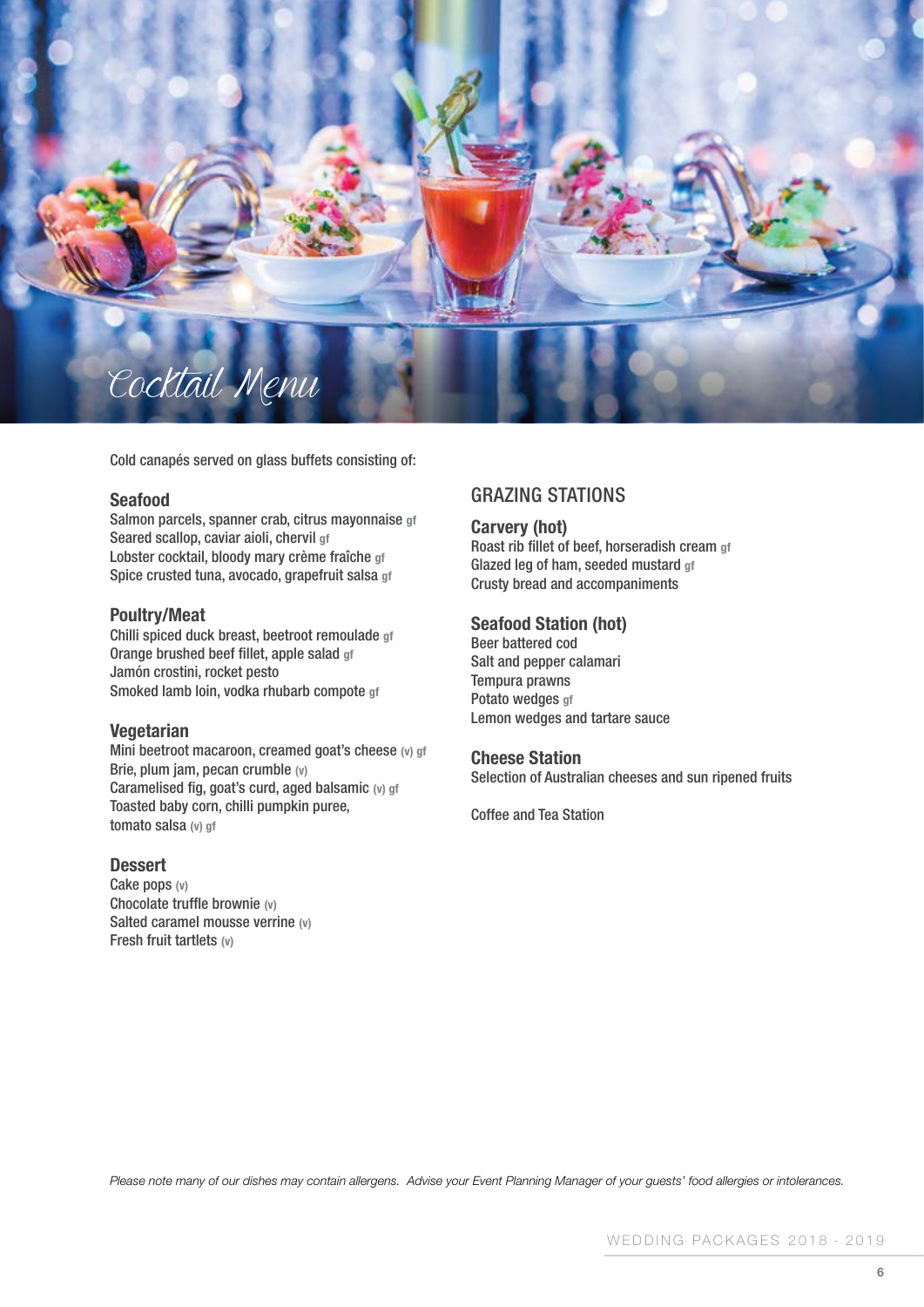

**Your package includes the following Gold beverage selection:**

Beaumont by Knappstein Brut Sparkling (Adelaide Hills, Limestone Coast) **or** Veuve d'Argent Blanc de Blanc (Loire Valley)

Kapuka Pinot Gris (Marlborough) **or** Kapuka Sauvignon Blanc (Marlborough) **or** Beaumont by Knappstein Chardonnay (Adelaide Hills, Limestone Coast)

Kapuka Pinot Noir (Marlborough) **or** Beaumont by Knappstein Cabernet Merlot (Clare Valley) **or** Beaumont by Knappstein Shiraz (Clare Valley)

**Hahn Premium Light plus one mid strength and three full strength beers:**

**Mid Strength** Heineken 3 XXXX Gold Little Creatures Rogers'

**Full Strength** Hahn Super Dry Heineken James Squire 'One Fifty Lashes' Pale Ale James Squire 'The Swindler' Summer Ale James Squire Orchard Crush Apple Cider

Orange Juice, Soft Drinks (Coke, Diet Coke, Sprite, Lift), Mt Franklin Sparkling Mineral Water

**Upgrade to Platinum Beverage Package for an additional \$5 per person**

Veuve d'Argent Blanc de Blanc (Loire Valley) **or** Petaluma Croser NV Pinot Noir Chardonnay (Adelaide Hills)

Wither Hills Sauvignon Blanc (Marlborough) **or** Wither Hills Pinot Gris (Marlborough) **or** Petaluma Adelaide Hills Chardonnay (Adelaide Hills)

Wither Hills Pinot Noir (Marlborough) **or** St Hallett Garden of Eden Shiraz (Barossa) **or** Petaluma Hundred Line Cabernet Sauvignon (Coonawarra)

**Hahn Premium Light plus one mid strength and three full strength beers:**

**Mid Strength** Heineken 3 XXXX Gold Little Creatures Rogers'

**Full Strength** Hahn Super Dry Heineken James Squire 'One Fifty Lashes' Pale Ale James Squire 'The Swindler' Summer Ale Little Creatures Pale Ale James Squire Orchard Crush Apple Cider

Orange Juice, Soft Drinks (Coke, Diet Coke, Sprite, Lift), Mt Franklin Sparkling Mineral Water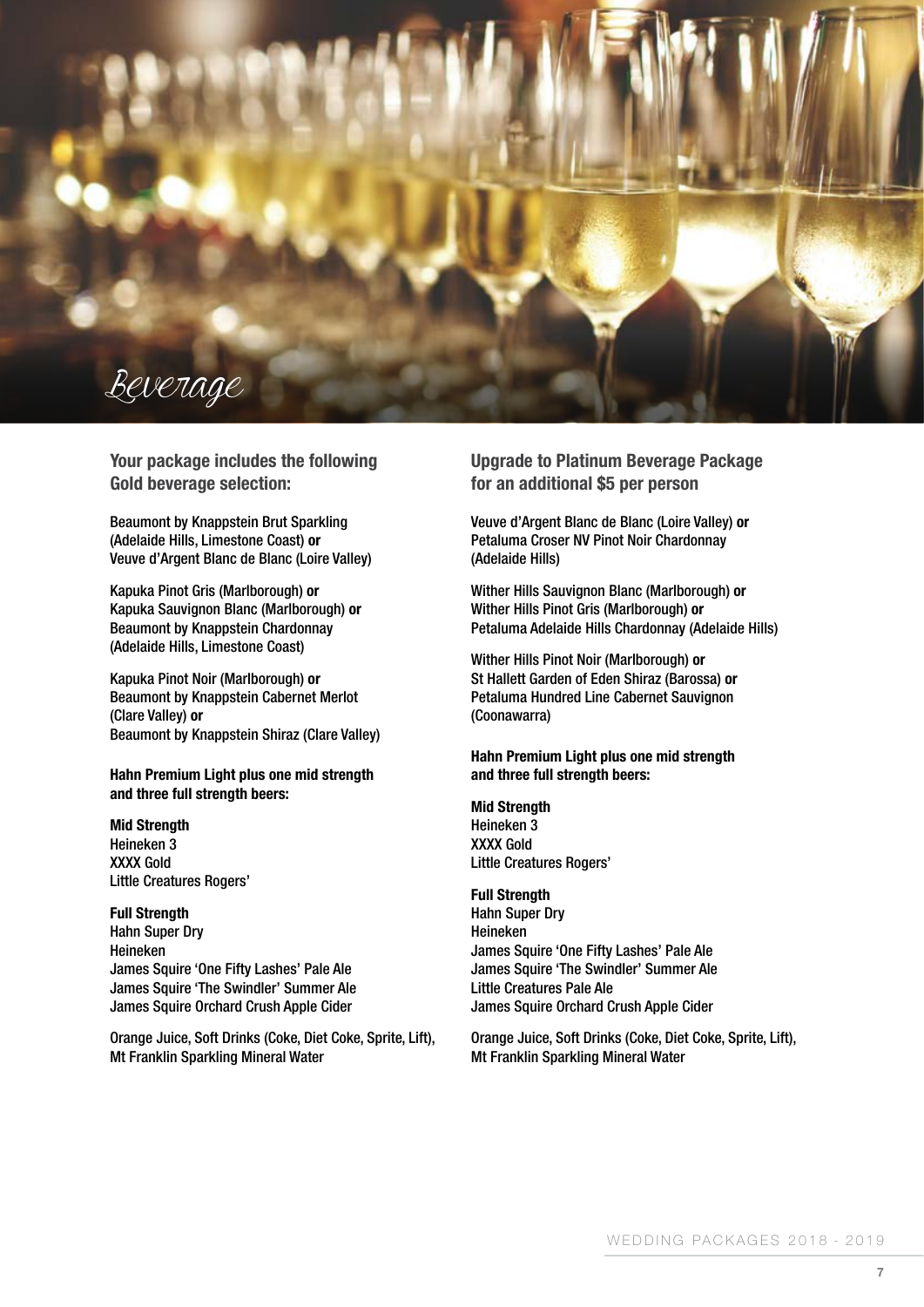

#### BRIDAL TABLE

All sit down options include bridal table styling of 3 long mirrors, fairy string lights, 6 floral vases with flowers in wedding theme, crystal candelabra at either end of the table and 6 mercury votive candle holders.



#### **Option 1**

An elegant centrepiece using your favourite colour of premium roses in a clear glass vase, adorned with 50cm and 10cm tall silver candle holders and pillar candles. Finished with 3 classic styled tea light votives set atop a 60cm round bevelled mirror.



#### **Option 2**

Tall 80cm clear glass lady vase centerpiece plus a floral topper using premium seasonal flowers including roses in your chosen colour palette, surrounded by 3 goblet style candle holders and floating tea light candles, set atop a 60cm round bevelled mirror. 4 additional clear glass votives and tea light candles.



#### **Option 3**

Clear glass 40cm footed trumpet style vase, with decorative features plus a large floral posy centerpiece filled with premium seasonal flowers including roses in your chosen colour palette surrounded by 3 mini crystal bud vases set atop a 60cm round bevelled mirror. 4 additional clear glass votives and tea light candles.



#### **Option 4**

Cocktail style – Spot lit extralarge floral centerpiece or design can be split amongst 3 vases with feature florals placed on central buffet or feature table.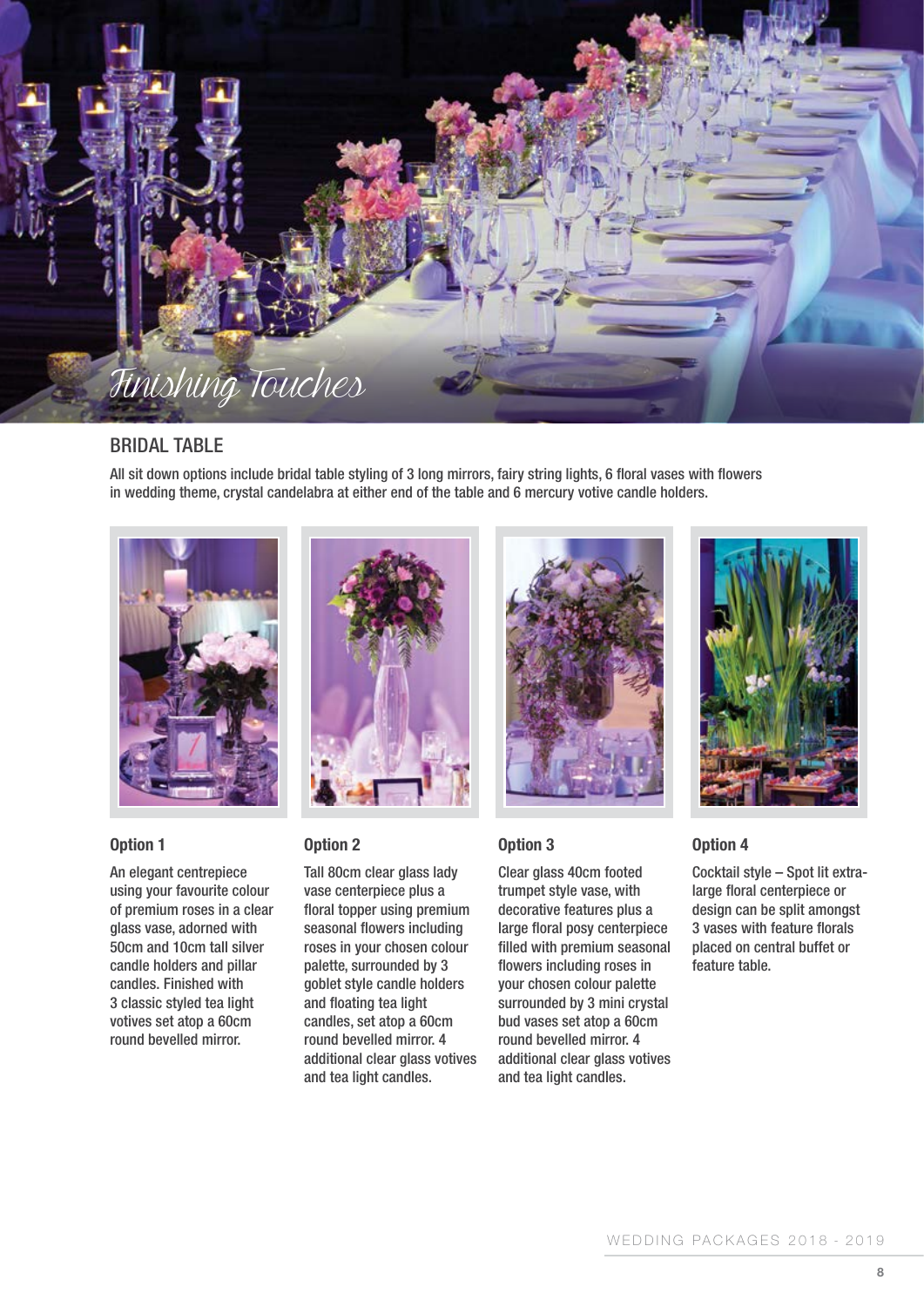

Below are some examples of the menu, seating plan and table numbers that are included as standard, but there are many other options you can choose from.



#### ENHANCING YOUR PACKAGE

If you would like just that little 'extra something' to make your special day complete, you can choose to enhance your package with additional styling and On the Day Coordination services from Pink & Purple Petals Weddings + Events.

The very approachable Daniela Montalva specialises in wedding styling and planning and can offer you almost anything to customise your day, from stunning centrepieces to gorgeous bridal floral arrangements, to a perfectly planned day.

Enjoy the journey as much as the destination!

Daniela's contact details are: Pink & Purple Petals Wedding + Events www.pppwe.com hello@pppwe.com 0416 218 364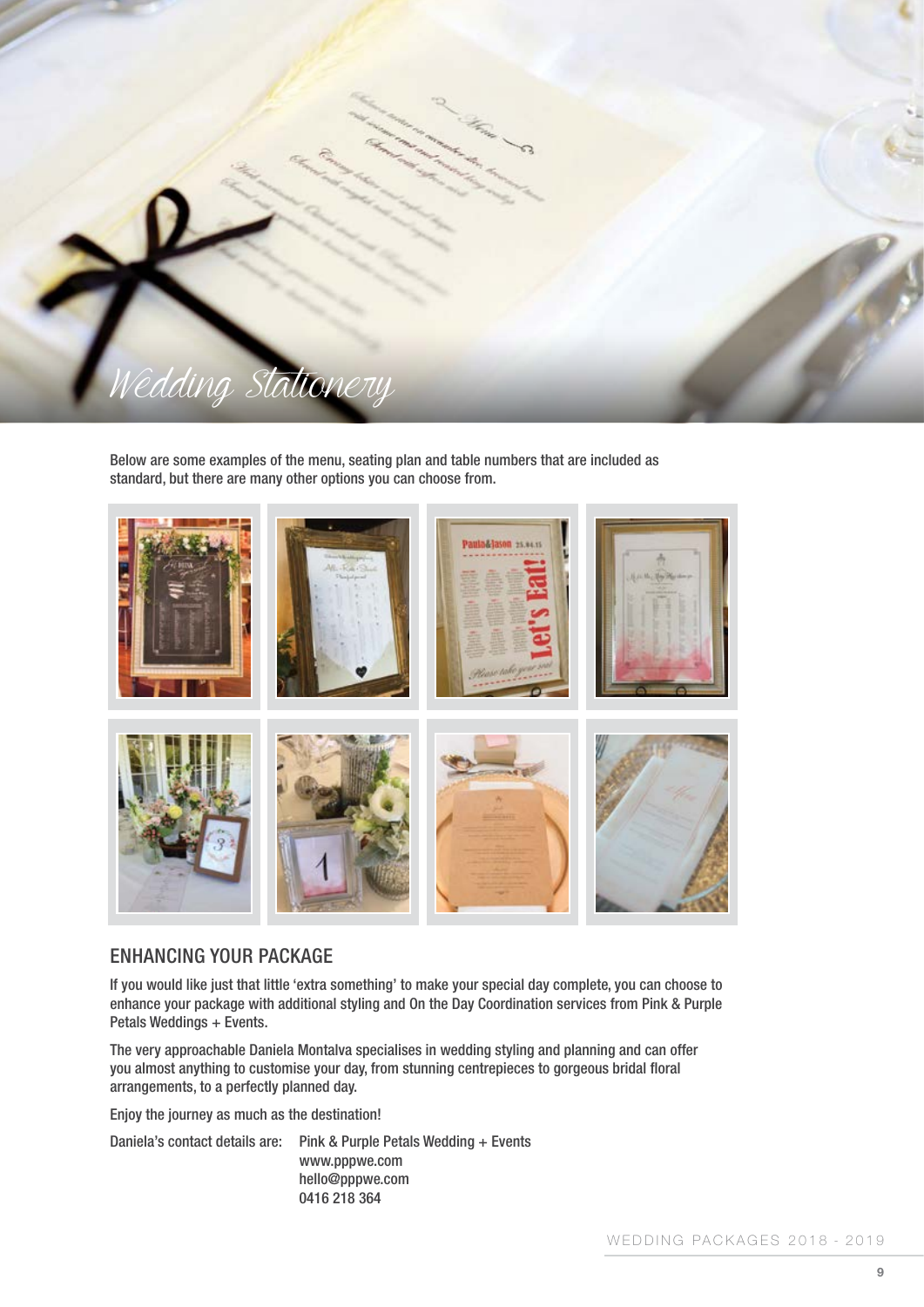

**Moet et Chandon (France)** served at pre function drinks **\$18 per person (30 minute duration)**

**Choice of cocktail at pre function drinks \$6 per person** Cosmopolitan, Mimosa, Twisted Sangria, Moscow Mule, Fruity Mocktail Minimum charge 50% of final numbers

**House spirits** Served after main course for a maximum of 3 hours **\$12 per person (2 hour duration) \$14 per person (3 hour duration)**

A selection of after dinner dessert wines, liqueurs, ports and cognacs is available on request.

**Upgrade your plated dessert to a Dessert Station – additional \$5 per person** Coconut meringue lollipops Salted butter caramel mousse verrine Assorted mousse waffle cone pops Fruit tartlets Chocolate truffle brownie Assorted fudges

**Let us make your wedding cake** Have our highly skilled Chef Patissier work with you to create your personalised wedding cake - please enquire with your Sales or Event Planning Manager.

**Lolly Buffet - \$10 per person** Variety of lollies and chocolates to suit your theme Glass candy jars, table signage and stands Serving utensils (scoops and tongs) Lolly boxes or bags to suit

**Late night supper**  Selection of Australian cheeses, sun ripened fruits, quince paste and assortment of breads and crackers **\$17 per person**

Antipasto platter including prosciutto, sopressa, coppa, calabrese sausage, semi-dried tomatoes, marinated vegetables, focaccia bread **\$17 per person**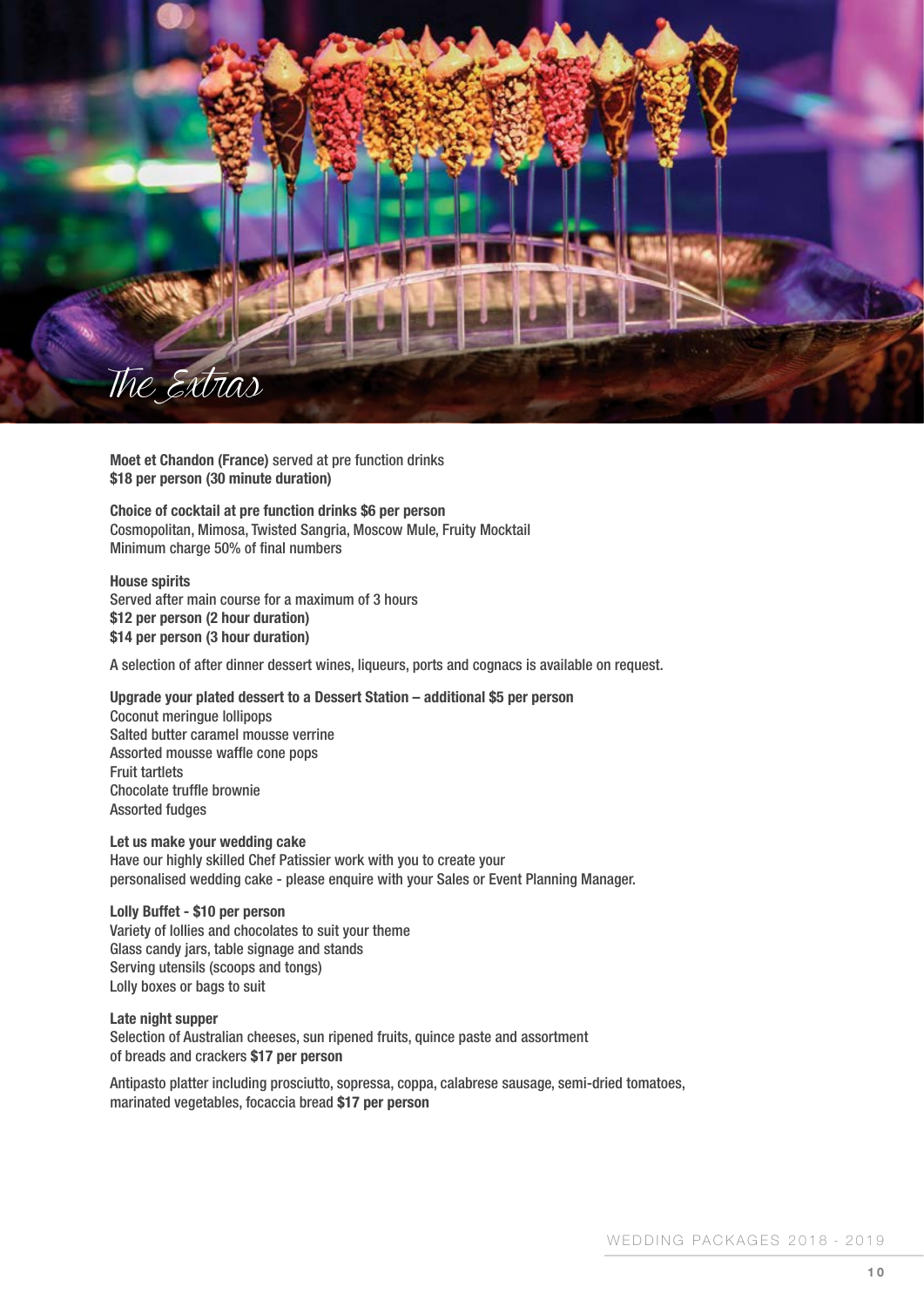## Need to Know

#### **Food and Beverage**

With the Centre's award-winning in-house catering readily available throughout the building, external catering companies are not permitted to service any events with food and beverage within the Centre. Wedding cakes made by an external company containing cream, custard or any product which requires refrigeration cannot be accepted by the Centre due to health and safety policies. We would be delighted to assist with your wedding cake requirements, from design to the flavours, talk to your Sales Manager about a quote. We can also provide you with a children's menu for ages 3-12 years old.

#### **Confirmation**

Bookings for the Sky Room are permitted for a minimum of 80 guests, and 150 minimum guests for the Boulevard Room. On receipt of written confirmation, a Contract Details Form will be forwarded for completion. This form confirms your intention to proceed and ensures correct signatory and details for preparation of your contract.

A signed copy of the contract must be returned to the Centre along with deposits required. Please note your booking cannot be confirmed or proceed without the return of the signed contract and payment of the required deposit.

#### **Deposits**

A deposit is required to secure your booking, \$4,650 for the Sky Room, and \$5,650 for the Boulevard Room.

This is payable in 2 instalments of:

40% on confirmation of reservation

60% 1 month prior to your wedding

This amount is non-refundable. All monies paid will be deducted from the final amount owing.

#### **Pre-Payment Policy**

Estimated costs for food and beverage, technical and other service charges are payable seven days prior to your wedding. Prior to your wedding date, you will be asked by your Event Planning Manager to provide credit card details to process any costs not covered by your final estimate of costs. Should the actual cost be less than the estimated cost, the difference will be refunded to you within seven days.

#### **Event Numbers**

Information regarding room set-up, menu and audio visual equipment is required one month prior to your wedding date. Number of guests will need to be confirmed five working days prior to the event. This is the minimum number of guests for which we will cater for and for which you will be invoiced. An increase in the number of guests will incur an additional charge.

#### **Transport**

The Centre's central city location is convenient for visitors with easy and direct access to all forms of public transport, including city train, river ferries, buses, taxis and under cover car parking to cater for 1,500 vehicles. **[Click Here](https://www.bcec.com.au/visit/car-parking/)** to view our current car parking rates.

*If you would like to view the rooms and meet one of our friendly sales staff to discuss your special occasion in more detail, please do not hesitate to contact us on: 07 3308 3063 or sales@bcec.com.au*